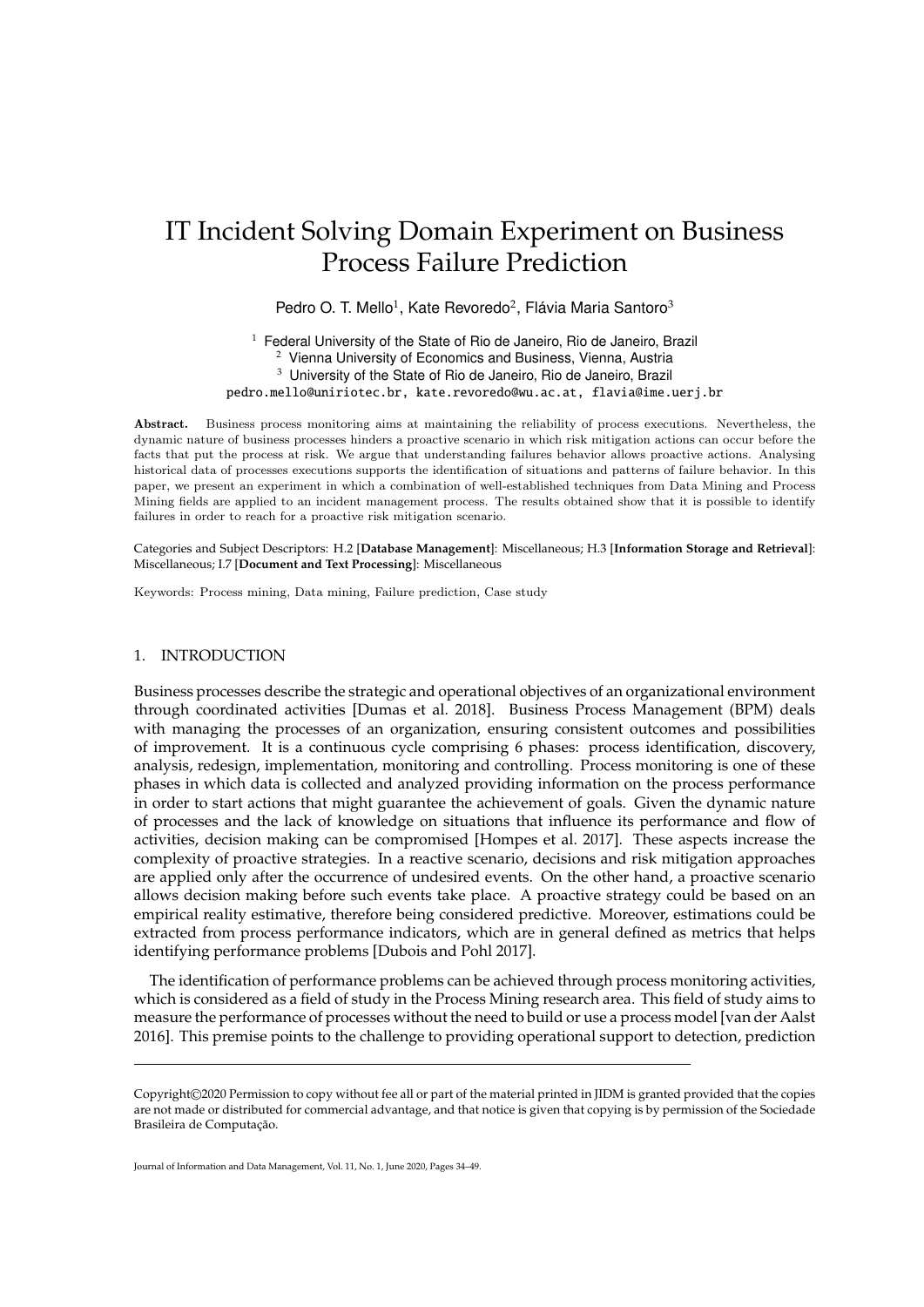and recommendation, which are among the eleven open challenges in the Process Mining [van der Aalst et al. 2012]. Process Mining aims to discover, monitor and improve business processes by extracting knowledge from data; therefore, it comprises techniques and concepts of Business Process Management, Data Mining and Machine Learning [van der Aalst 2016].

Several process mining techniques have been proposed to boost process management, both in scenarios of diagnosis and improvement of business processes [Weske et al. 2018]. Diagnostic scenarios search for explanations of the existence of certain characteristics of the process instances and, in some cases, use the acquired knowledge to estimate an empirical reality and create predictive approaches.

Despite the potential to learn the behavior of any process attribute, predictive approaches in process management are normally related to issues associated to the process cycle, such as predicting the time to complete an instance or which would be the next activity to be performed. Little attention has been given to the prediction of the failures of the process instances. So, aiming to fill this gap, in this paper we propose a method based on process mining techniques to support the prediction of business processes performance indicators.

The performance indicator can determine whether a particular process instance achieves the strategic and operational objectives of the process model. Thus, if the instance does not achieve the expected results, then it represents a risk to the business. In this paper, business risk is determined by the service level agreement (SLA), which is a commitment made by a service provider to a customer [del Río-Ortega et al. 2015]. A failure to comply with the SLA can result in financial losses for the organization. Thus, we argue that whenever there is evidence of non-compliance with the SLA, the particular instance has failed in terms of the objective idealized by the business process.

The incident management in Information Technology (IT) is used as a scenario for this research. The method and results presented are based on the following research question: *How to combine and apply Data Mining and Process Mining techniques to predict failure in the domain of incident management?*

The method proposed consists of techniques for discovering process models, identifying and grouping different instances of a process together with techniques for predicting the failures in the process instances. The evaluation of the method was made with real data from the information technology department of a Brazilian organization. The main contribution of this paper is the definition and evaluation of risk mitigation strategies during the execution of processes in a real scenario.

The paper is organized as follows. Section 2 presents the background knowledge. In Section 3, the works related to ours are described. Section 4 describes the scenario, experimental setting and the prediction mode. Section 5 discusses the results. Section 6 presents conclusions and future perspectives of this research.

## 2. PRELIMINARIES

This section presents formal definitions for the terms adopted in this paper. It also presents the concept of event summarization and the vector of variables as an important step for the application of non-process-aware techniques. Non-process-aware techniques are applied to data that do not convey a linked structure of events, i.e., it does not consider the transition between the activities of the process and the related directed graphs. On the other hand, process-aware techniques are characterized by considering the structure of the process [Marquez-Chamorro et al. 2017].

#### 2.1 Event Log

The input data for the application of any Process Mining technique is an event log. The log is a sequence of events (or activities) originated from multiple process instances. Events are ordered over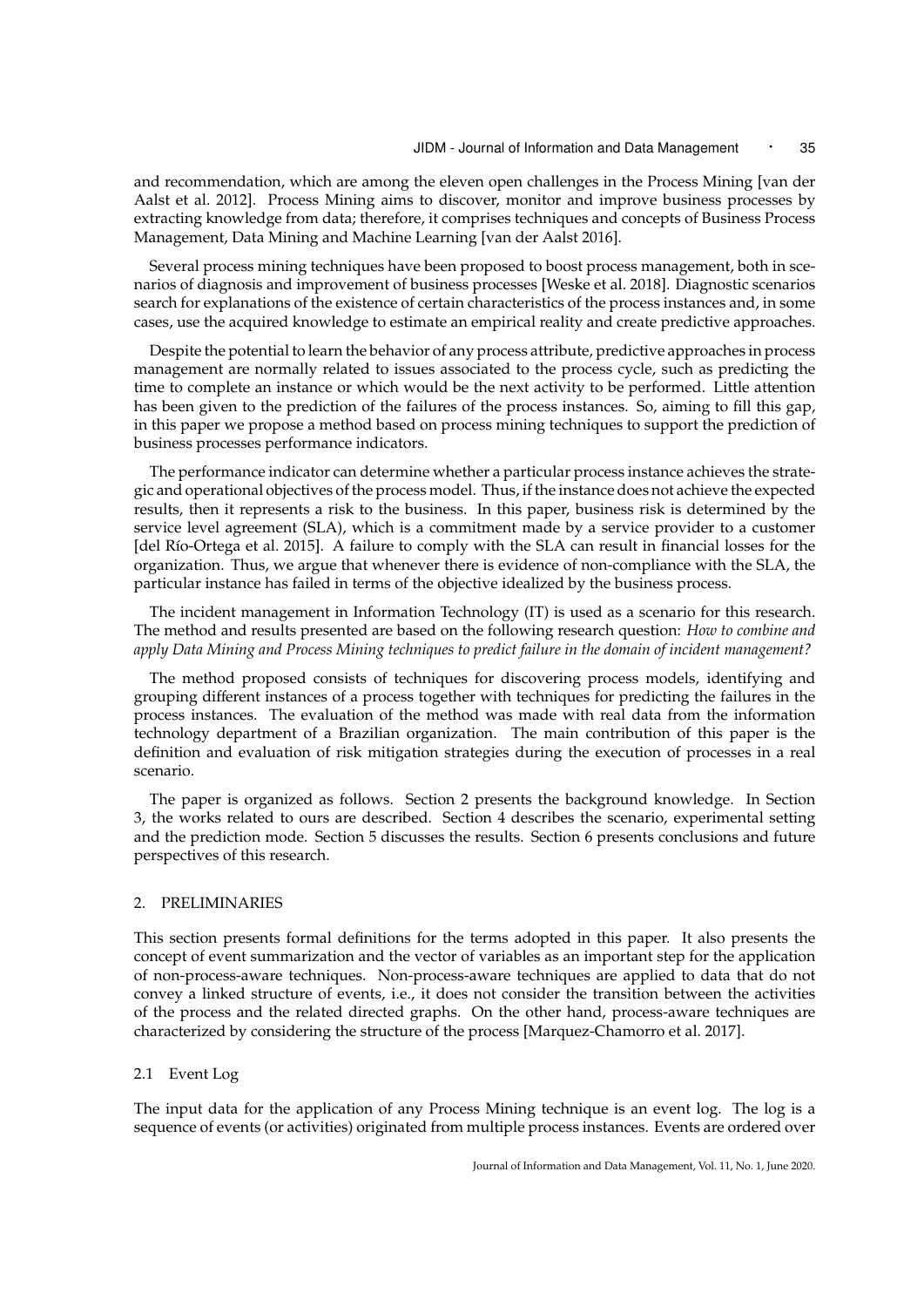time and have a set of associated attributes [van der Aalst 2016]. The basic structure of the event log consists of three attributes: case identifier (process instance), trace, event identifier. A formal definition for events and attributes is presented in Definition 2.1. For *Cases*, *Trace* and *Event Log* the Definition 2.2 is stated. These definitions are based on [van der Aalst 2011; 2016].

*Definition* 2.1. (Event, Attribute). Let *E* be the set of all events identified and *AN* be the set of all attributes. For an attribute  $x \in AN$ , let  $\chi_x$  be its universe, i.e., the set of all possible values for *x*. Given a E and an attribute  $x \in AN$ . The function  $\#x : \mathcal{E} \to \chi_x \cup \bot$  maps the attribute value x to any event *e* ∈ *E*. The function  $#_x(e) = ⊥$  maps all attributes *x* not defined for *e*.

*Definition* 2.2. (Case, Trace, Event Log). Let  $\mathscr C$  be the set of all process instances identified and AN be the set of all attributes. For any process instance  $c \in \mathcal{C}$  and an attribute  $x \in AN$ . The function  $\ddot{H}_x$  :  $\mathcal{C}$  →  $\chi_x$  ∪ ⊥ maps the value of the attribute *x* to a process instance *c* (just like events, process instances have attributes). A *trace* is a mandatory attribute of a process instance and represents a finite sequence of events  $t \in \mathcal{E}$  so that there is not two equal events, i.e., for  $1 \le i \le j \le |t|$ ,  $t(i) \ne t(j)$ . Moreover, the events in a *trace* follow an ascent order in time if the timestamp attribute exists, i.e., 1 ≤ *i* < *j* ≤ |*t*|, #*time*(*t*(*i*)) ≤ #*time*(*t*(*j*)).

For a process instance *c*,  $\mathcal{E}_c$  is the set of events that belongs to *c*, i.e.,  $\mathcal{E}_c = \hat{\#}_{trace}(c)$ . An *event log* is a set of process instances  $\mathcal{L} \subseteq \mathcal{C}$  so that each event occurs only once, i.e., for any two process instances  $c_1, c_2 \in \mathcal{C}$ ,  $c_1 \neq c_2 : \mathcal{E}_{c1} \cap \mathcal{E}_{c1} = \emptyset$ .

The event log can reveal the dynamic behavior of the process instances. This dynamic may in turn uncover that the process needs adaptation. This issue is discussed in the next section.

#### 2.2 Process Dynamics

Business processes are dynamic by nature [van der Aalst 2016]. This definition alone already implies that changes can occur during the execution of the processes. Thus, processes may undergo variations to remain operative in certain situations. These variations can manifest themselves in relation to the customer's characteristics, geographical differences, climate changes, in addition to other examples that can be found in the literature [Syamsiyah et al. 2017]. These variations might result in the heterogeneous types of process instances, which are called process variants. According to La Rosa et al. [2013], a process variant is a specific sequence of activities where the path between the first and the last activity forms a single one, i.e., a path without branches.

It is important to guarantee this heterogeneity because, through the process variants, it is possible to identify which patterns, in terms of operational flow, can deliver good results. La Rosa et al. [2013] state that the frequency of the process variants allows to identify patterns capable of distinguishing outliers i.e. patterns, instances or samples that differ considerably from all the others; exceptions i.e. exceptional situations aimed at meeting specific needs, incomplete or running instances. They also allow to identify points of customization of a process. The flexibility of a process can also be measured and evidenced by analyzing the process variants.

Figure 1 depicts an example of a process model (see Figure 1a) and a set of process instances (see Figure 1b). We can observe that some instances have events that are not present in others, e.g. event D appears in Case 1 while event E in Cases 2 and Case 3. This is due to the branching of the process. Case 1 has one variant and Case 2 and Case 3 have a second variant.

From the definitions and examples presented, we argue that identifying process variants helps to determine which ones have good results, i.e. the ones that generally achieve the intended goals. Nevertheless, this heterogeneity can increase the complexity of process management by analysts and managers [Hompes et al. 2017]. The dynamics to which business processes are subject is not related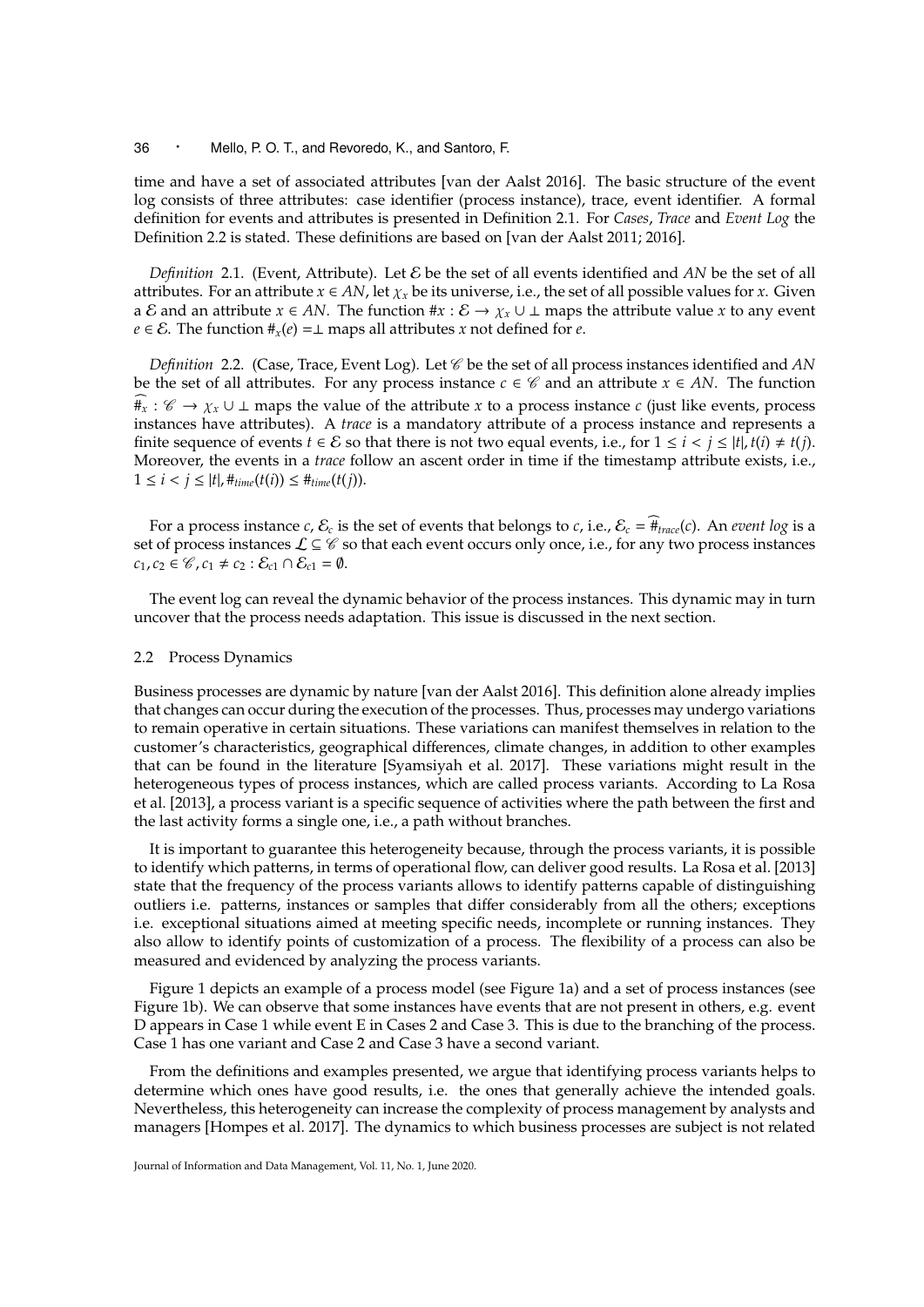#### JIDM - Journal of Information and Data Management • 37





Fig. 1: Process model and its instances. (a) Process model idealized through its operational flow, (b) Instances of the process.

to their flows only, but also to a whole operational context. Changes can be caused by the entry of new customers, resources and even operational errors.

#### 2.3 Event Encode and Feature Vector

The summarization aims to obtain a representation of the event history as a vector of variables, also known as Event Encode [Marquez-Chamorro et al. 2017]. There are different techniques that can be applied in the summarizing of process events, or more specifically in Event Encoding, such as, (*i*) *boolean encoding* (Table Ia); (*ii*) *frequency-based encoding* Ib) and (*iii*) *index-based encoding* (Table Ic). Table I presents examples of these representations defined in [Leontjeva et al. 2015].

Considering Table I, the forms of encoding differ. For *boolean encoding* and *frequency-based encoding*, there is a sequence of events described in a feature vector in which each variable corresponds to a class of events (or activities) registered in the log, i.e., each variable is defined as  $e_1, e_2, \ldots, e_n \in \mathcal{E}$ , where the values assigned to the variables of the encoding are represented in general as: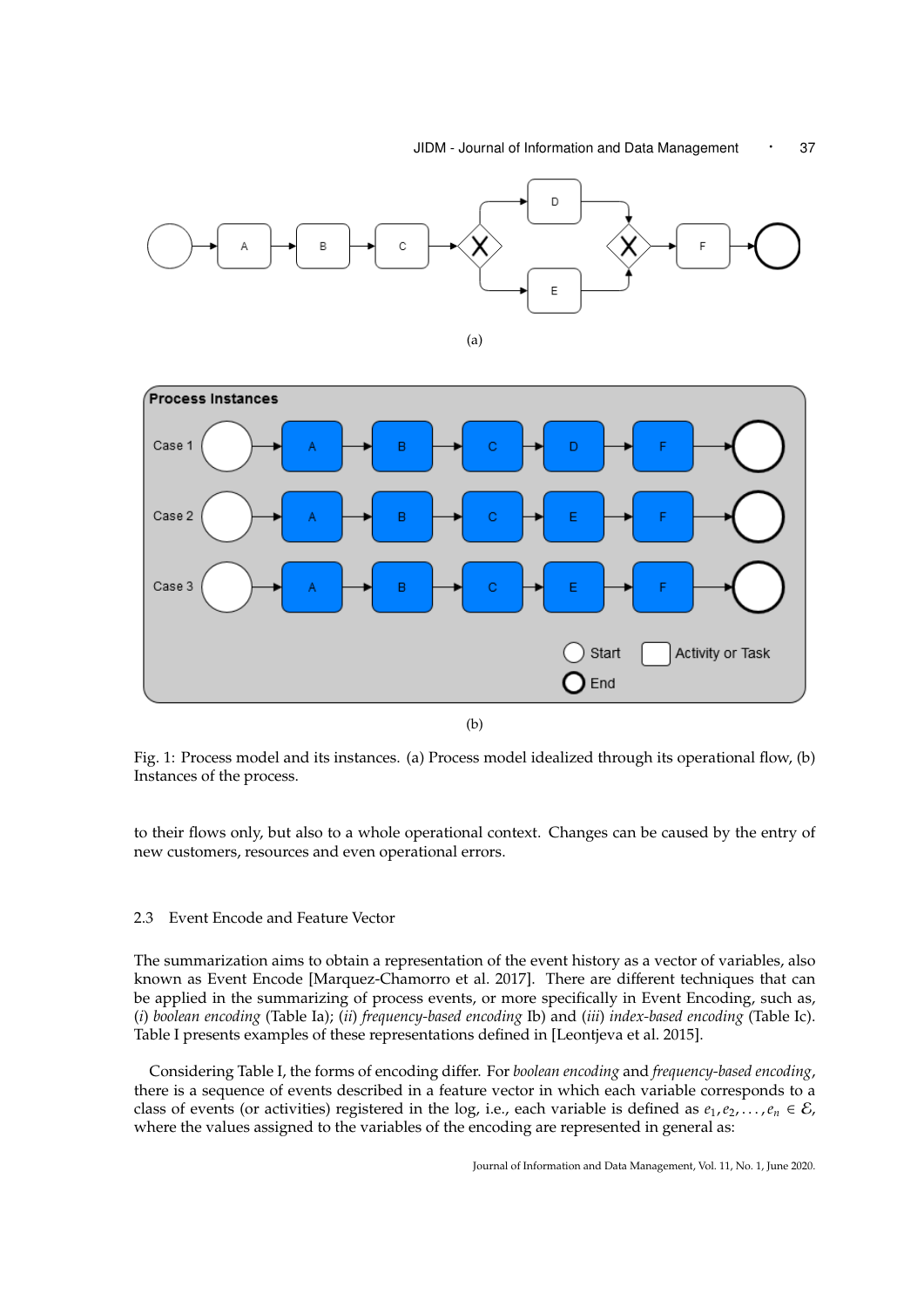## Table I: Examples of Event Encode (adapted from [Leontjeva et al. 2015]) (a) *boolean encoding*

|                |             | $\frac{1}{2}$ |       |          |       |
|----------------|-------------|---------------|-------|----------|-------|
| case           | maintenance | installation  | email | $\cdots$ | label |
| c <sub>1</sub> |             |               |       | .        | false |
| c <sub>2</sub> |             |               |       | .        | true  |
| ٠              |             |               |       |          |       |
| $c_k$          |             |               |       | $\cdots$ | false |
|                |             |               |       |          |       |

#### (b) *frequency-based encoding*

| case           | maintenance | installation | email | $\cdots$ | label |
|----------------|-------------|--------------|-------|----------|-------|
| c <sub>1</sub> |             |              |       | $\cdots$ | false |
| c <sub>2</sub> |             |              |       | $\cdots$ | true  |
| $\bullet$<br>٠ |             |              |       |          |       |
| ٠              |             |              |       |          |       |
| Сı             |             |              |       | $\cdots$ | false |

#### (c) *index-based encoding*

| case           | event <sub>1</sub> | $\cdots$ | $event_m$    | resource <sub>1</sub> | $\cdots$ | resource <sub>m</sub> | label |
|----------------|--------------------|----------|--------------|-----------------------|----------|-----------------------|-------|
| C <sub>1</sub> | maintenance        | $\cdots$ | email        | Anna                  | $\cdots$ | Anna                  | false |
| $\mathcal{C}$  | maintenance        | $\ldots$ | installation | Anna                  | $\cdots$ | John                  | false |
| ٠              |                    |          |              |                       |          |                       |       |
| ٠<br>٠         |                    |          |              |                       |          |                       |       |
| $c_k$          | maintenance        | $\cdots$ | email        | Anna                  | $\cdots$ | Anna                  | false |

Let  $e_1, e_2, \ldots, e_n \in \mathcal{E}$  for a *case c*, with:

$$
c_i
$$
 = a process instance with index i  
 $v_i$  = feature vector

So that,

$$
v_{ij} = \begin{cases} 1, & \text{if } e \text{ is present in } c_i \\ 0, & \text{otherwise.} \end{cases}
$$
 (1)

Where,

$$
v_i = [v_{i1}, v_{i2}, \dots, v_{ij}]
$$
  
\n $v_{ij} =$  corresponds to a class of events  $e \in \mathcal{E}$ 

As a result, each event or activity is represented by means of a pertinence relation in the feature vector. For the *frequency-based encoding*, the flow is represented by the frequency of each event and not by means of a simple relation of pertinence with only two possible values (1 or 0). For the *index-based encoding*, data associated with events is divided into static and dynamic: static data is the same for all events and dynamic data is different for each event.

## 3. RELATED WORK

The related works refer to the central topic of this paper, i.e., business processes prediction. In this context, some different approaches were identified in the literature: (i) prediction of events or activities; (ii) prediction of process models; and (iii) prediction of business process performance indicators. For each category, we observe the use of two possible techniques: (i) process-aware and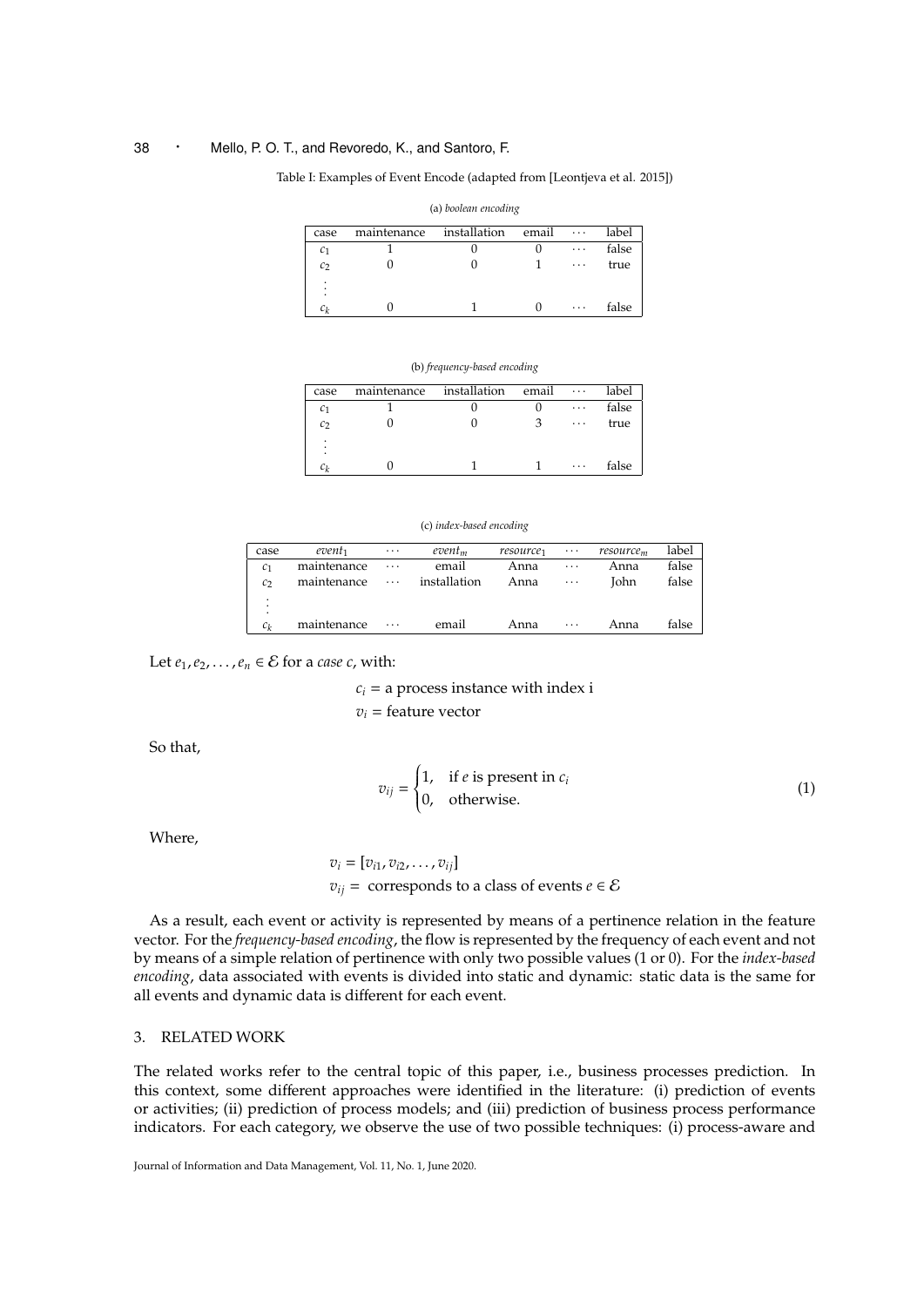(ii) non-process-aware. Process-aware techniques of are characterized by considering the structure of the process [Marquez-Chamorro et al. 2017], which means that the transition between activities and the respective directed graphs are considered. On the other hand, non-process-aware techniques are applied to data that do not refer to a chained structure of events. Even though they are different approaches, we highlight works that have achieved good results with both of them. [Jarke et al. 2014], [Leontjeva et al. 2015] and [Márquez-Chamorro et al. 2017] are non-process aware techniques and [Breuker et al. 2016] is a process aware technique.

In [Jarke et al. 2014], the authors emphasize that the main problem related to process monitoring tasks is the fact that reactive approaches only identify operational failures in the process after their occurrence. As a solution, the authors suggest a predictive approach consisting of using a *Decision Tree* algorithm to predict violations of business restrictions. It was evaluated through a case study in a medical diagnosis process domain. The evaluation used the most common metrics within the machine learning area such as *Accuracy*, *Precision*, *Recall*, *Specificity* and the form of segmentation and separation between training and test data set follows the ratio of 80% - 20% respectively. The authors also use 10 - *fold cross-validation*. Their scientific contribution is a *framework* capable of estimating the process compliance probability.

Leontjeva et al. [2015] highlight the difficulty in predicting the possible results and expected outputs of a running process (an incomplete instance). The authors propose different forms of event encoding in order to enable the use of well-established algorithms of Machine Learning. The proposal uses *index-based encoding* enriched with probabilistic information from the events. They also performed a case study with two real processes: the first process consists of the historical patient record of a hospital and the second of an insurance company. The authors use the area under the ROC curve defined from the confusion matrix as a method for evaluating the proposal. The main contribution was to show that enriching the forms of encoding with probabilistic information improves in some cases the reliability of the prediction.

Márquez-Chamorro et al. [2017] also agree about the complexity of managing processes proactively. They proposed to discover a set of patterns by adopting an Event Window strategy with a genetic algorithm applied to two incident management processes log. They consider a classification of the SLA for a predictive scenario in order to improve or provide operational support in risk mitigation strategies. The authors achieved best results when compared to some other techniques already mentioned in the literature.

According to Breuker et al. [2016], predictive monitoring techniques need to be improved. Once this prediction is possible, an information system can issue alerts about undesirable events that may occur in the future. Their main goal was is to develop a process modeling technique in a predictive manner based on techniques Process Mining and Grammatical Inference [Wieczorek 2017]. They built an artifact to make the prediction of process models which was evaluated the measures *Accuracy*, *Precision*, *Recall* and *Specificity*.

Recent works are focused on specific problems such as next activity, remaining time, and failure. Mehdiyev et al. [2020] addressed the prediction of the next process event as a classification problem. The authors propose a multi-stage deep learning approach following a feature pre-processing stage with n-grams and feature hashing with the learning model consisting of an unsupervised pre-training component with stacked autoencoders and a supervised fine-tuning component. Borkowski et al. [2019] explained how to employ event-based failure prediction in business processes by employing machine learning techniques with various types of events. The results showed that this approach was able to detect errors and predict failures with high accuracy. Verenich et al. [2019] proposed a taxonomy and a cross-benchmark comparison of methods for remaining time prediction of business processes based on a systematic literature review.

The techniques presented were used in a complementary way in this paper. The encode techniques,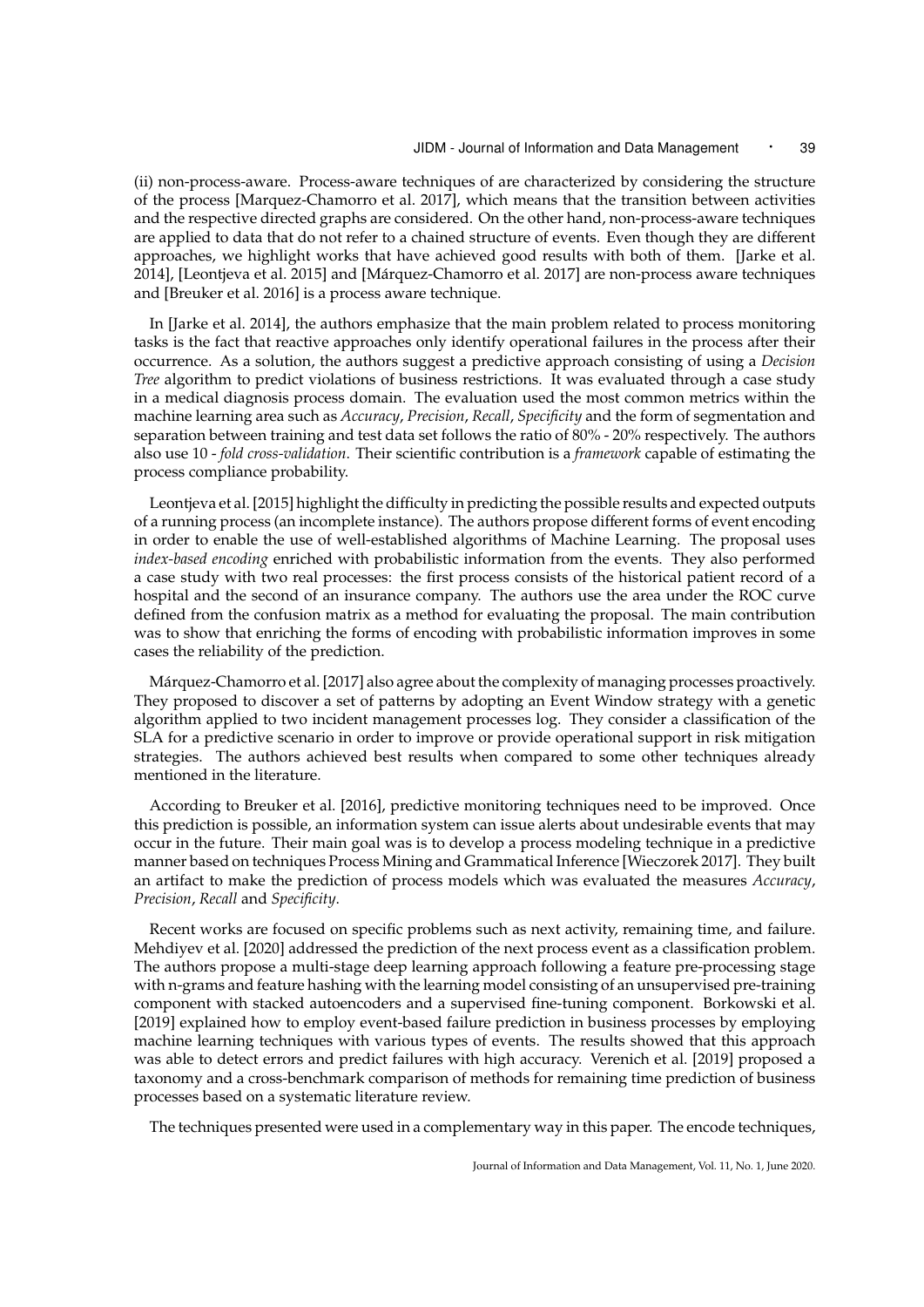as explained in Section 2.3 and according to the work of Leontjeva et al. [2015], were used in the activity that precedes the application of the training algorithms. The way to calculate the indicators as attributes of the events as well as attributes of the processes instances is present in the work of Márquez-Chamorro et al. [2017]. The evaluation measures for this work follow the same measures for the work presented by Breuker et al. [2016].

## 4. EXPERIMENT DESIGN

The main objective of this paper is to discuss a method for the prediction of failures in business processes in real case. Process failures are defined through the SLA already established by the organizational environment.

This section presents the proposed steps for modeling the prediction of failure situations. These steps involve the combination of different techniques from the Data Mining and Process Mining areas. They also involve pre-processing techniques that aim to obtain a final dataset derived from initial raw data to obtain new representations that better describe an empirical reality and serve as input to the algorithms chosen. The proposed method consolidates the steps mentioned above and is shown in Figure 2.



Fig. 2: Phases for predicting failure in business processes.

The following sections present the application of the method in the real setting scenario.

#### 4.1 Scenario Description

This case considers an event log that depicts the incidents recorded by the information technology department of a Brazilian company in the years 2015 and 2016. Incidents are defined by any operational failure of an IT service, i.e. any failure involving *software*, *hardware* and any other peripherals such as servers, printers and telephony. In this scenario, the existence of SLA with a problem resolution time set greater than 720 minutes is considered an instance with a failure situation. A problem resolution time is the time elapsed from the moment a ticket for solving the incident is opened until it is closed. By making the failures explicit in the log, it would be possible to measure the differences between the context in which the process was conceived against the current state of the business and the service offering.

The scenario considered has a total of 294, 628 events and 7, 259 process instances. The Event log has the following attributes:

#### **Attributes of the process:**

—**Case**. identifies the incident.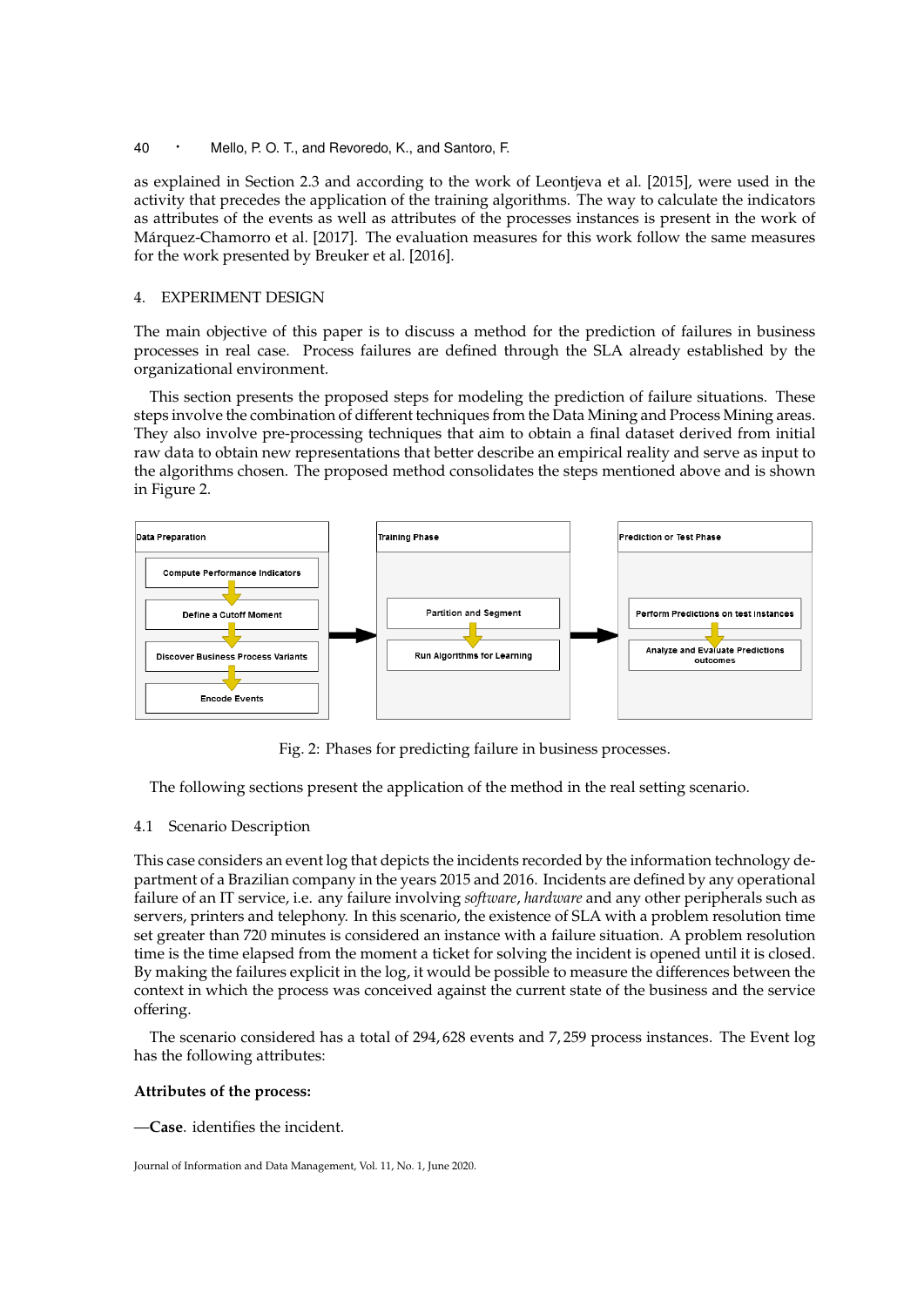- —**OpenTime**. time the incident was open.
- —**CloseTime**. time the incident was concluded.
- —**Customer**. identifies the client or responsible for opening the incident in the system.
- —**Service**. indicates if the incident is related to update of software, hardware or local network.

#### **Attributes of process events:**

- —**EventId**. identifies the event in a transactional level.
- —**EventName**. characterizes the event of activity of the process.
- —**Article**. Indicates if there were messages exchange among the participants, i.e., between who open the incident and the person responsible for solving the incident.
- —**Priority**. indicates the level of priority of the incident.
- —**TimeStamp**. date and time the event was registered in the system; allows a topological order of the events of a process instance.

#### 4.2 Data Preparation



Fig. 3: Data preparation for the case study.

Figure 3 presents the Data Preparation Phase of the proposed method applied to our scenario. As it can be seen, this phase consists of four tasks: (*i*) *Calculate performance indicators* for each instance of the process; (*ii*) *Define a Cuto*ff *moment* for predictive modeling; (*iii*) *Discover Business Process Variants* and enrich the event log with these information (*iv*) *Encode Events* obtain a coded representation of the event log.

In the first task, the indicator is obtained through two steps: (*i*) calculate the time that elapsed between the first event of the process instance and the iteration event of the moment; and (*ii*) test if elapsed time is greater than 720 minutes. After (ii), an attribute is assigned to each process instance indicating that the time limit has been exceeded. We call this attribute a timeout overrun attribute by a performance indicator that presents a situation of failure or, in a more simplified way, an instance failure indicator.

Figure 4 shows the cutoff moment, which is determined by means of the event preceding the first event with the failure identifier attribute (represented in red). After identifying the cutoff moment, all events that precede it are removed, as the next events are no longer relevant to the prediction given that the failure situation has already occurred. Then, all instances have the cutoff moment parameterized according to the minimum number of events of the instances with failure indicator.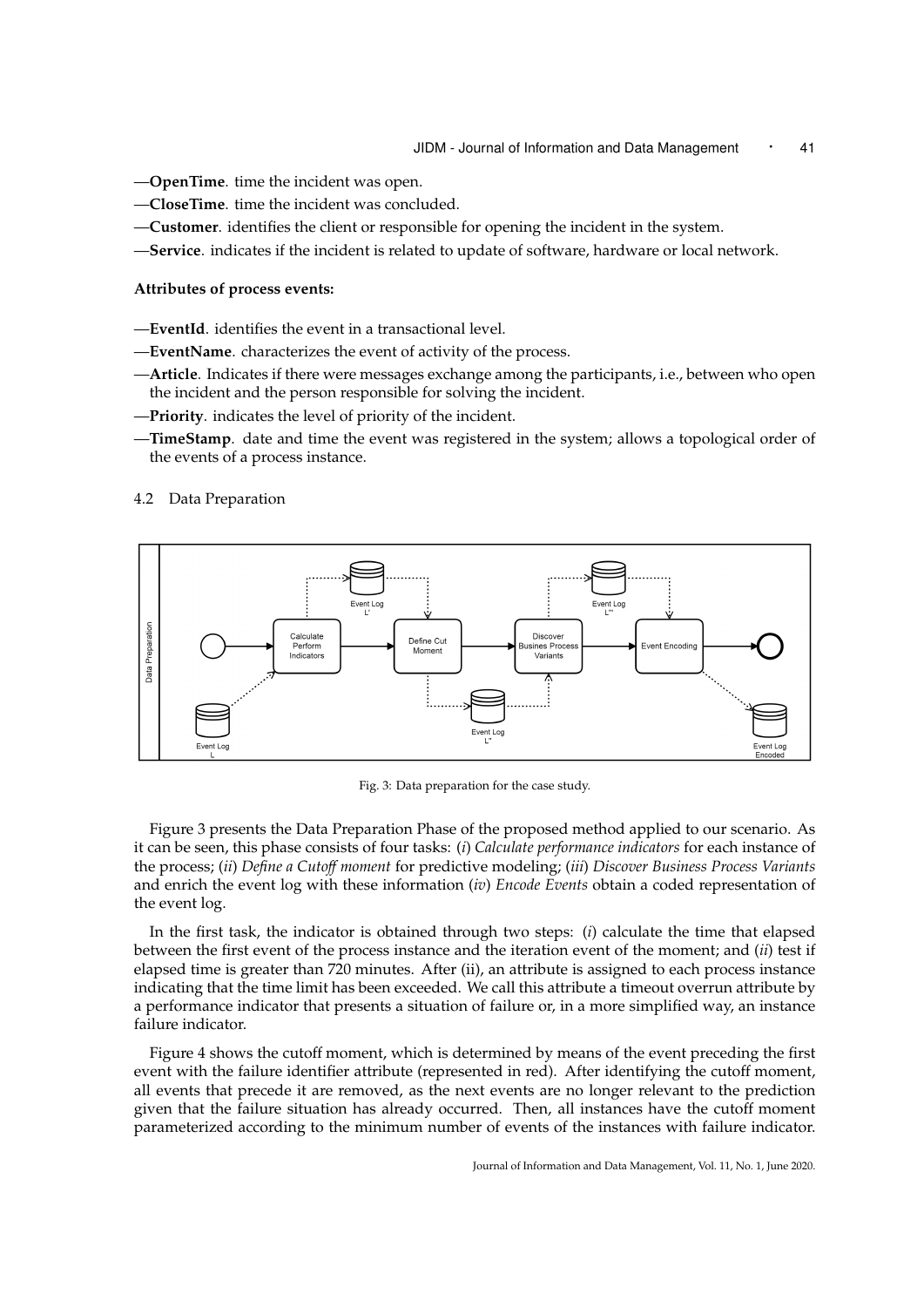

Fig. 4: Cut applied to the process instances that fail in different activities or events.

In this way, we can balance the number of events for all instances, regardless of the indicator. Thus, all instances are treated as incomplete, i.e., as if they were still running.

Once this is done, the *Business Process Variant Discovery* task identifies which variants potentially achieve their goals. This task uses the event log obtained after the cutoff  $(\mathcal{L}^{\prime\prime})$ . This experiment used the *Fuzzy Miner*[Günther and van der Aalst 2007] algorithm. Fuzzy Miner was proposed to overcome the problem of discovering "spaghetti-like" models. It is an approach configurable and allows for different faithfully simplified views of a particular process. Besides, it has been proved to provide meaningful abstractions of operational processes in diverse domains [Günther and van der Aalst 2007]. Fuzzy miner [Günther and van der Aalst 2007] was the first mining algorithm to introduce the "map metaphor" to process mining. The fuzzy miner is a process discovery algorithm that discovers process graphs (and not Petri nets, as the traditional ones). Process graphs are especially useful to explore and get initial insights in the dataset. Most process mining techniques follow an interpretive approach, i.e., they try to map the behavior found in the log to process design patterns (for example, if a split node has AND or XOR semantics). The Fuzzy approach focuses on mapping the behavior found in the high-level log. Thus, creating a preliminary process model (not simplified) is simple: all classes of events found in the log are converted into nodes (activities), whose relevance is expressed by unary significance. For each observed precedence relation between event classes, a corresponding directed edge is included in the process model. This edge is described by its binary significance and by the correlation of the ordering relationship it represents. Subsequently, three transformation methods are applied to the process model, which will successively simplify specific aspects of it. The first two phases, conflict resolution and edge filtering, remove edges (that is, precedence relations) between nodes (activities), while the final phase of aggregation and abstraction removes and / or groups less significant nodes. Removing the edges of the model first is important due to the less structured nature of real-life processes and the measurement of long-term relationships. The initial model contains sorting relationships that may not correspond to valid behavior and need to be discarded (Günther and van der Aalst, 2007). Mining Fuzzy's flexible approach adaptively simplifies the mining process models.

At the end, there is a  $\log \mathcal{L}'''$  with the following attributes added:

—**Events**. number of events of the process instance.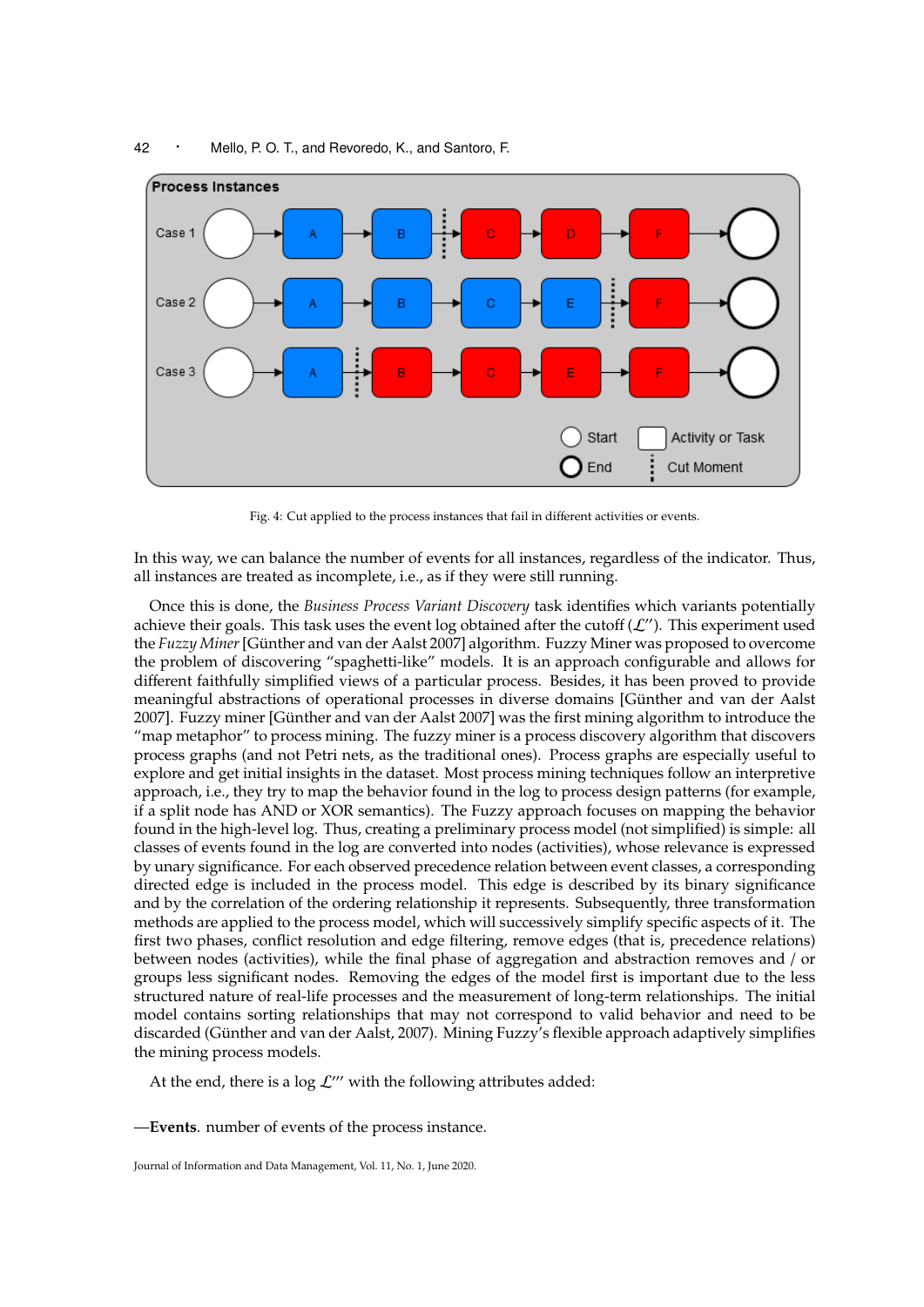- —**Variant**. process variant identifier.
- —**Started**. starting time of the process instance event.
- —**Finished**. finishing time of the process instance event.
- —**Duration**. duration of a process instance.

Finally, the task *Event Encoding* aims to obtain a representation of the event log as a vector. Different techniques can be applied to *Event Encoding*, for example, (*i*) *boolean encoding*; (*ii*) *frequency-based encoding* and (*iii*) *index-based encoding*, presented in Section 2.3.

To obtain the final representation of the log  $\mathcal{L}'''$  as a vector of variables, it is necessary to treat the attributes that vary between events of the same instance. Therefore, the proposed method combines two techniques: *boolean encoding*, where a pertinence relation is assigned to each variable that corresponds to a class of events (or activities) in the process; and *frequency encoding*, where each class of events that established the pertinence relations is added. As a result, event information is not lost and through *frequency encoding* it is possible to identify whether there are changes to the same attribute at different times of a process instance.

4.3 Training



Fig. 5: Learning phase steps.

In the Training phase, a prediction model is learned based on the encoded event log derived from the pre-processing (data preparation) phase. Figure 5 depicts the details of this phase.

Considering Figure 5, the flow of tasks in the training phase is given by:

- —**Perform data segmentation operations.** In this task, segmentation follows a strategy of separating the data set between training instances and test instances. The highlighted strategy is *K-Fold Cross-Validation* but other techniques like *Holdout Cross-Validation* and *Leave-one-out Cross-Validation* are also applicable, more information on these techniques can be found at [Kohavi 1995] .;
- —**Apply learning algorithms.** In this task, machine learning algorithms are applied. These algorithms have as input the set of training instances, obtained through previously. Some of the most used algorithms are *Decision Tree*, *Random Forest* and *Gradient Boosting Tree*. These algorithms were part of the scientific experimentation in this paper.;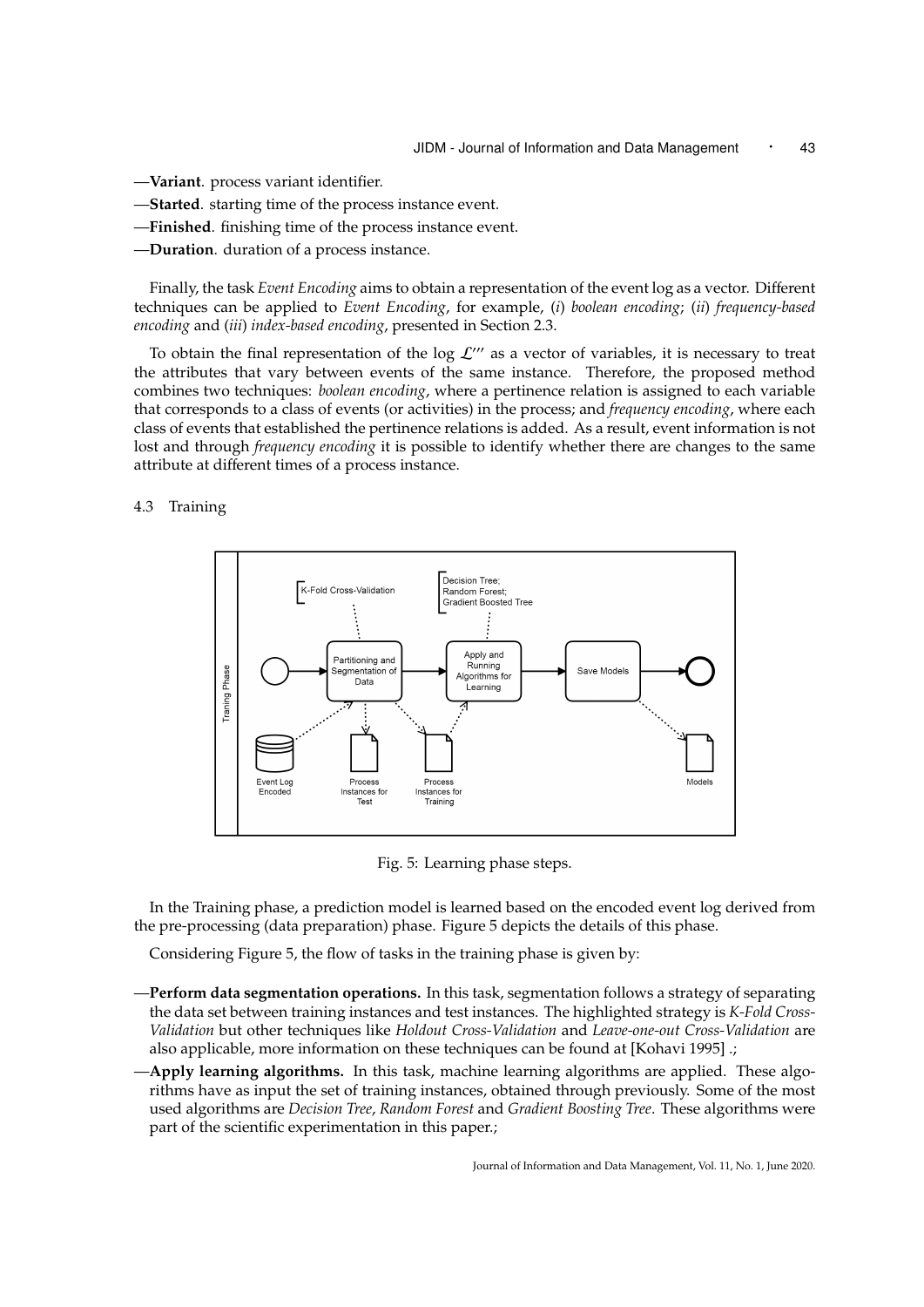- <sup>44</sup> · Mello, P. O. T., and Revoredo, K., and Santoro, F.
- —**Save model.** In this task, the trained model is saved for future evaluations in order to support the choice of the best trained model. Depending on the segmentation strategy adopted, several models are generated.

First, the data should be split in training and testing data. A *10-Fold Cross-Validation* [Kohavi 1995] was applied. For the learning step, machine learning algorithms for learning *Decision Tree*, *Random Forest* and *Gradient Boosting Tree* models were considered. The learning models were saved for future evaluations in order to support the choice of the best trained model. Depending on the segmentation strategy adopted, several models are generated.

#### 4.4 Prediction



Fig. 6: Prediction, evaluation and test steps.

The prediction phase, also used as evaluation and testing, deals with the flow of activities that predicts the failure attribute of process instances that did not belong to the set of instances used in the training phase.

Figure 6 depicts how the prediction was performed. Predictions are made on the test data and different evaluation measures were used to indicate which could be considered the best model for our scenario. Considering Figure 6, the flow of activities in the prediction, evaluation and test phase is given by:

- —**Run predictions.** In this task, predictions are made on the test data set obtained through the segmentation strategy adopted producing the results, referring to the variable that indicates failure, which the model estimates to be as assertive;
- —**Evaluate results.** In this task, an assessment is performed by comparing the results of the model estimated with the actual results of the test instances. Some strategies that could be adopted are: *Accuracy*, *Precision*, *Recall*, *Specificity* and *F-Measure*.

Some computational tools can be used support fulfilling the tasks of model construction. For example, tools like *WEKA* <sup>1</sup> , *RapidMiner* <sup>2</sup> and *Orange* <sup>3</sup> are some examples of tools that implement

<sup>1</sup>More information can be found at https://www.cs.waikato.ac.nz/ml/weka/

<sup>2</sup>More information can be seen at https://rapidminer.com/

<sup>3</sup>More information can be seen at https://orange.biolab.si/

Journal of Information and Data Management, Vol. 11, No. 1, June 2020.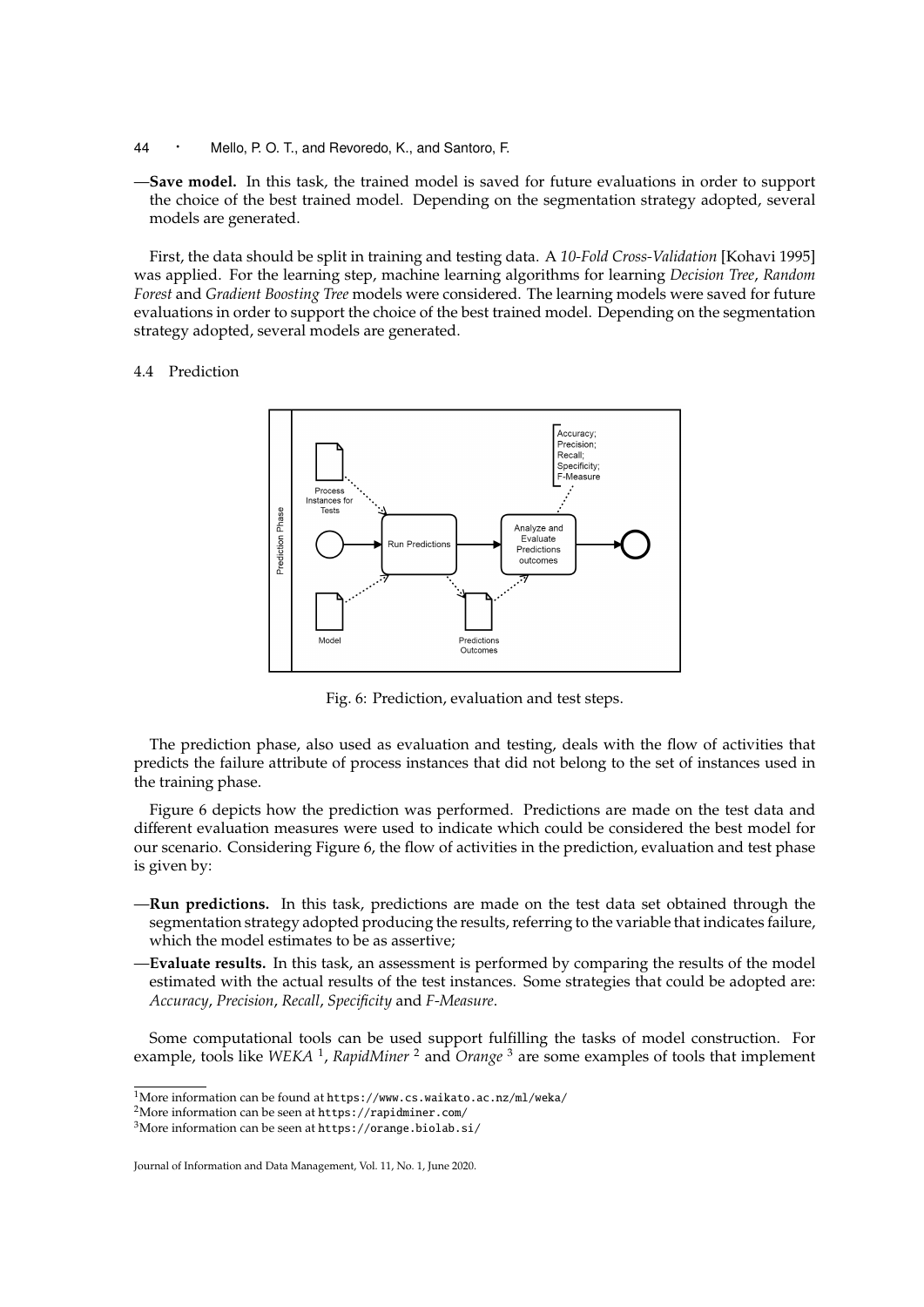machine learning algorithms as much as the algorithms that allow you to segment data. It is also possible to use programming languages in conjunction with libraries that can be imported into the source code in order to follow the *pipeline* suggested using programming such as *scikit-learn* <sup>4</sup> or *SparkMLlib* <sup>5</sup> .

## 4.5 Evaluation

The evaluation of the results is conducted through a quantitative analysis. According to Recker [2012], the quantitative method describes a set of techniques that aims to answer research questions under a numerical emphasis. The choice of the quantitative method by means of experiments is due to the fact that the research is based mainly on data and is intended to examine the effectiveness of the prediction of the experiments.

To evaluate the confidence of the results obtained, the experimental research adopts the following measures: Accuracy [Witten et al. 2016], Precision [Fawcett 2006], Recall [Fawcett 2006], Specificity [Fawcett 2006] and F-Measure [Witten et al. 2016].

These measures are widely used to evaluate the results of machine learning techniques application in the literature [Marquez-Chamorro et al. 2017], and they are balanced in comparative terms between true positive rates and false positive rates. This balance is also found for true negative and false negative rates. That said, the prediction method adopted by this work consists of the classification of a Boolean (binary) variable that denotes a situation of failure or success and, therefore, the choice for these measures is natural given the context presented.

- —*Accuracy***.** The number of instances correctly classified in proportion to the total number of instances;
- —*Precision***.** The ratio between the number of true instances correctly predicted and the total of true instances correctly predicted and false instances incorrectly predicted;
- —*Recall***.** The ratio between the number of true instances correctly predicted and the total of true instances correctly predicted and incorrectly predicted;
- —*Speci ficity***.** The ratio of the number of correctly predicted false instances to the total number of correctly predicted and incorrectly predicted false instances;
- —*F Measure***.** The weighted average between the precision and the recall of each category, in the case of the domain, these are failure situations.

The use of a confusion matrix also allows us to observe the model's error rate intuitively. The main idea of a confusion matrix is to compare the predictive values with the real values of the model. That said, with the use of the confusion matrix it is possible to observe whether the difference between the expected values and the actual values exceeds acceptable limits.

## 5. RESULTS AND DISCUSSION

The application of the Fuzzy Miner algorithm resulted in the discovery of a process model with many branches. It shows that the process is able to adapt to diverse situations. Since, by definition, not all operational flows have good results, process variables are identified by grouping the operational flow of the process instances. In this way, it is possible to identify which flows (which paths without branches) present good results.

Figure 7 depicts a scatter plot allowing the analysis of the variants. It is possible to see if Some variants of the process have failed more often and, thus, to conclude which ones may be more

<sup>4</sup>More information can be seen at https://scikit-learn.org/stable/

<sup>5</sup>More information can be seen at https://spark.apache.org/docs/latest/ml-guide.html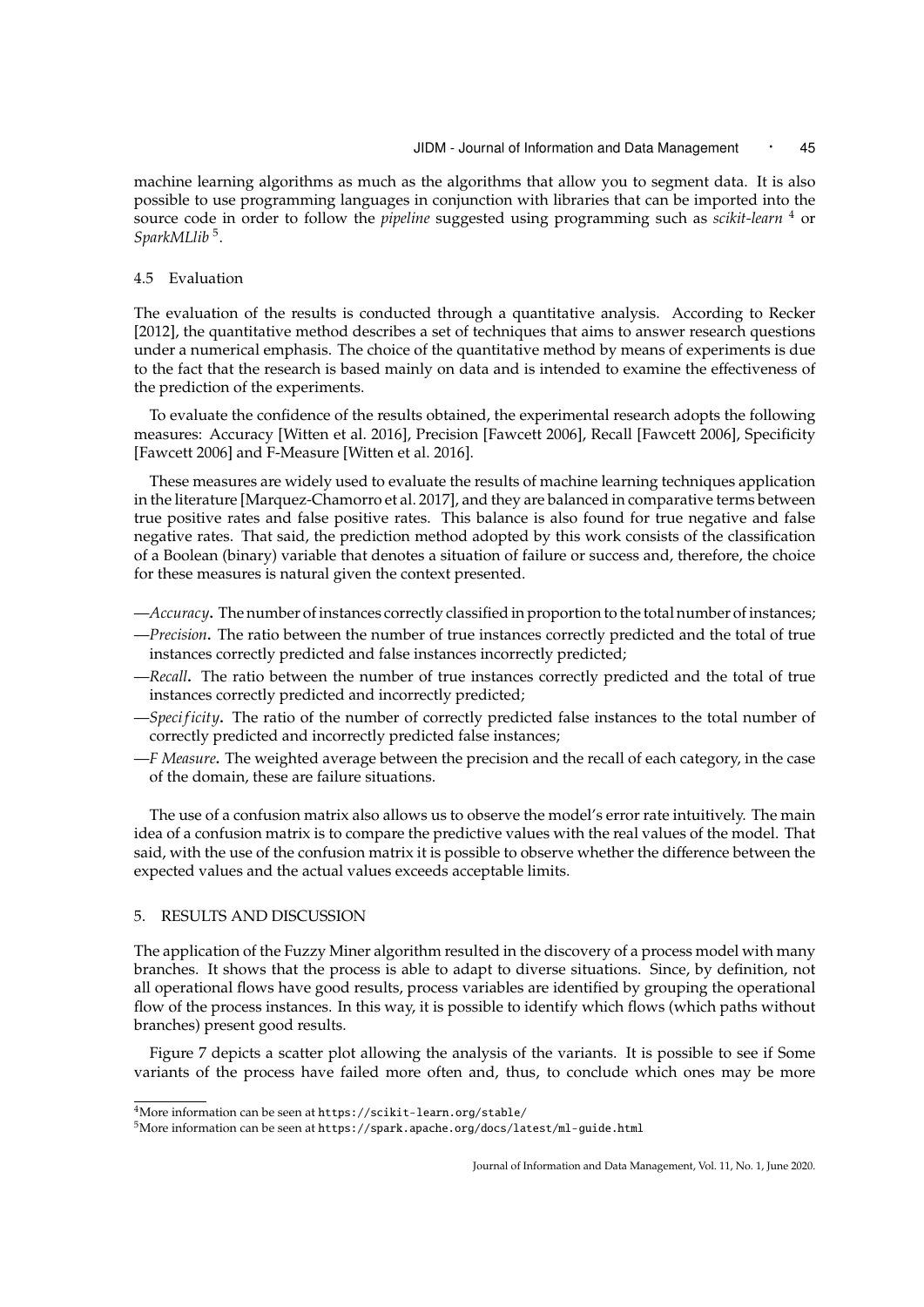susceptible to failure. Three variants stand out (1, 3 and 5) in terms of volume of process instances where the 1 and 3 variants have an average elapsed time of less than 720 minutes, that is, less than 12 hours . On the other hand, the process variant identified by the number 5 is characterized by having a considerable volume of process instances (122 instances) that have a time greater than 377 hours.

The process variants that appear only once throughout the observed period were disregarded because they did not present instances in both events in the event log (success or failure).



Fig. 7: Scatter plot used to verify the ability to discriminate the data set through process variants. On the x-axis: total events that a process variant has; y-axis: Average elapsed time.

The analysis of the process variants presented in Figure 6 precedes the cutting off task. The cutting off task resulted in process variants whose minimum size is 8 events. This implies that after eighth event many instances failed. Thus, all instances of the experiment were limited to a total of 8 events from the opening of the incident. After the cutting step, the experiment follows to the Event Encoding taks. The form of Event Encoding considered was the combination of two techniques described in Section 2.3. The first is to apply boolean encoding for dynamic attributes and then, for each event of a process instance, apply the frequency encoding to the results of the boolean encoding. Thus, static information and dynamic information are not lost, and through frequency encoding, it is possible identify if there are changes of the same attribute at different times of a process instance, being a way to deal with dynamic attributes.

Then, the learning algorithms were applied to the Event Encoded and the results are presented in Tables 2 and 3. To assess the confidence of the results obtained after applying the algorithms, we adopted the following measures: Accuracy, Precision, Recall, Specificity and F-Measure [Fawcett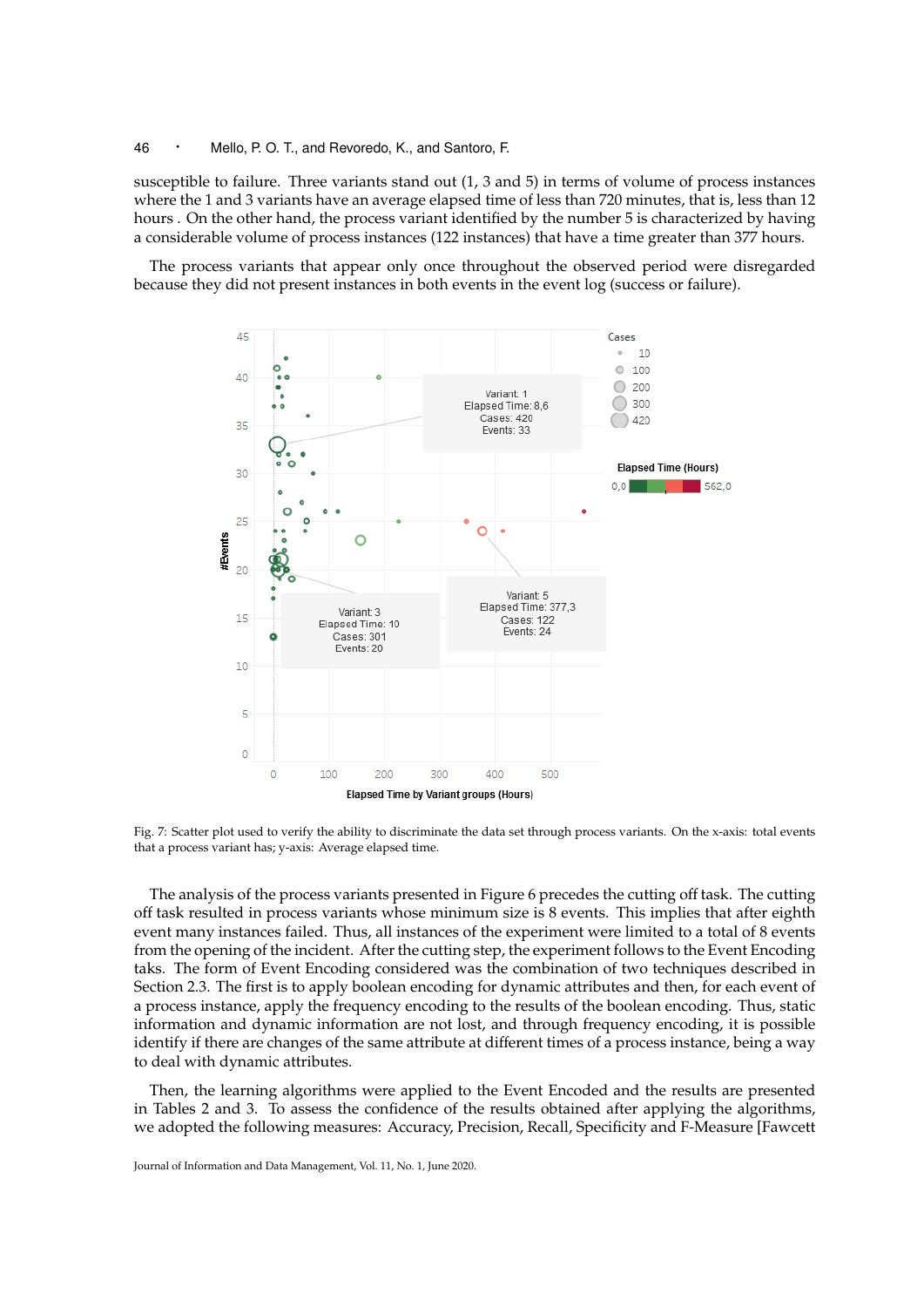2006; Witten et al. 2016]. Table II depicts the average for 10-fold *cross-validation* with the ratio of 90% – 10% for training and test data respectively.

|            | accuracy | precision | recall | specificity | Fmeasure |
|------------|----------|-----------|--------|-------------|----------|
| DТ         | 65.17%   | $61.93\%$ | 79.52% | 50.69%      | 59.16%   |
| RF         | 67.07%   | 68.08%    | 64.84% | 69.32%      | 67.70%   |
| <b>GBT</b> | 72.22%   | 71.44%    | 74.44% | 69.98%      | 71.49%   |
| mean       | 68.15%   | 67.15%    | 72.93% | 63.33%      | 66.11%   |
| stdev      | $3.64\%$ | 4.82%     | 7.45%  | 10.95%      | $6.31\%$ |

Table II: Summary of the results from failure prediction.

Table III: Confusion matrix related to the results of: (a) DT; (b) RF; (c) GBT.



(b) Pre-known Positive Negative Total<br>804 377 68.08% Prediction <u>Positive 804</u> 377 68.08%<br>
Negative 436 852 66.15% Negative 436 852<br>Total 64.84% 69.32%  $64.84%$ 

|            |          | (c)      |           |        |
|------------|----------|----------|-----------|--------|
|            |          |          | Pre-known |        |
|            |          | Positive | Negative  | Total  |
| Prediction | Positive | 923      | 369       | 71.44% |
|            | Negative | 317      | 860       | 73.07% |
|            | Total    | 74.44%   | 69.98%    |        |

Considering Table II, the GBT algorithm stands out in three results when compared to DT and RF. These results are: (*i*) *accuracy*, (*ii*) *precision* and (*iii*) *Fmeasure*. The RF algorithm stands out in three results when compared to DT. We attribute the superiority of GBT and RF compared to DT to the technique known as Methods of *Ensemble*.

The *Ensemble* methods emerge from the hypothesis that the combination of different base algorithms can improve the accuracy of a given problem [Hastie et al. 2009]. This hypothesis is valid for the domain explored by this article. Still regarding the results presented in Table II, we attribute the superiority of GBT if compared to RF to the technique known as *Boosting*. *Boosting* techniques are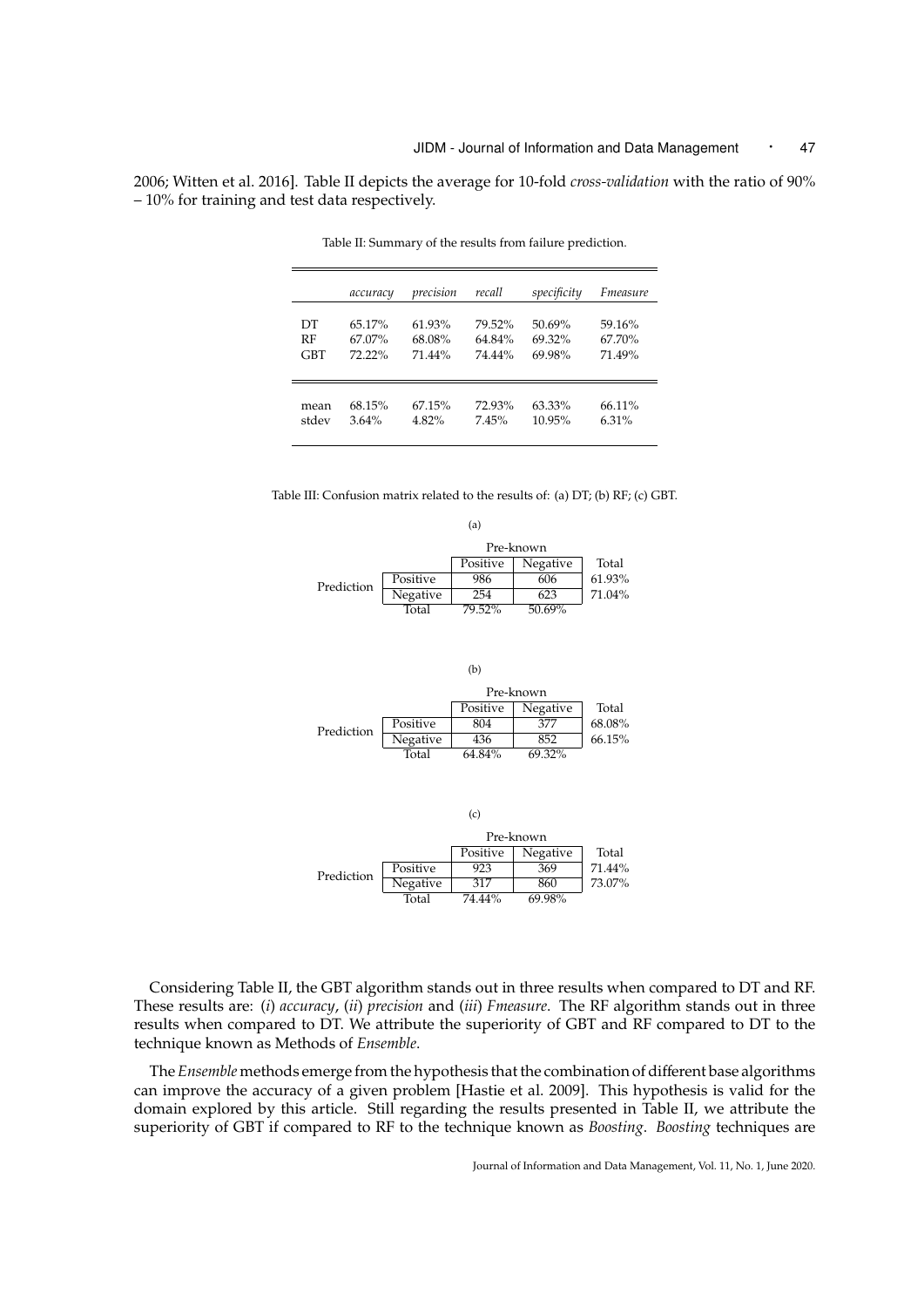found within the *Ensemble* methods and consist of using weighted versions of the same training set for the base algorithms [Schapire and Freund 2012; Hastie et al. 2009].

Table III shows the confusion matrix obtained for each of the experimentation algorithms and their respective rates. The matrix is organized with the pre-known data obtained by calculating the failure indicator and the values resulting from the prediction.

Table IV shows the setup parameters of each algorithm.

| (a)<br><b>Decision Tree</b>                                                                                                     |                                            | (b)                                                                                                                                                      |                                                    | (c)                                                                                                                                         |                                                             |  |
|---------------------------------------------------------------------------------------------------------------------------------|--------------------------------------------|----------------------------------------------------------------------------------------------------------------------------------------------------------|----------------------------------------------------|---------------------------------------------------------------------------------------------------------------------------------------------|-------------------------------------------------------------|--|
|                                                                                                                                 |                                            | <b>Random Forest</b>                                                                                                                                     |                                                    | <b>Gradient Boosted Tree</b>                                                                                                                |                                                             |  |
| criterion<br>maximal depth<br>confidence<br>minimal gain<br>minimal leaf size<br>minimal size for split<br>number of prepruning | gini index<br>10<br>0.25<br>0.01<br>4<br>3 | criterion<br>number of trees<br>maximal depth<br>min rows<br>number of bins<br>learning rate<br>sample rate<br>minimal leaf size<br>number of prepruning | gini index<br>100<br>10<br>1.0<br>20<br>0.1<br>1.0 | number of trees<br>maximal depth<br>min rows<br>number of bins<br>learning rate<br>sample rate<br>minimal leaf size<br>number of prepruning | 100<br>10<br>1.0<br>20<br>0.1<br>1.0<br>$\overline{2}$<br>3 |  |

Table IV: Input parameters for each algorithm we used.

The limitations of this research are related to two issues. First, only one scenario was used to test the proposal. So, it is not possible to generalize the results, besides, it could introduce some bias to the results and conclusions. We argue that at least in the IT problem solution process, the scenario is very typical and as so, it represents quite well the domain. Second, we used the attributes made available by the company, but other attributes, such as, the specific characteristics of the customers and equipment, could improve even more the results.

#### 6. CONCLUSION

In this paper, we present an empirical study that applies different techniques in the area of Data Mining and Process Mining in a complementary way. The combination of these techniques is proposed in order to fill some gaps in the steps for the prediction a variable or process attribute. We refer to this variable as a process performance indicator which indicates whether the process instance has achieved the expected performance in terms the strategic and operational objectives. Thus, we contribute to improve the transition between a reactive scenario to a predictive scenario.

The Event Encoding proposed follows a special approach, where the activities are summarized using the results of the *Fuzzy Miner* to avoid the need to apply the *index-based encoding* technique, since, the flow is represented directly in the process variant information. The techniques *boolean encoding* and *frequency-based encoding* are used for the dynamic attributes.

Regarding the prediction of the failures of the process instances, we identify the potential of three algorithms to address with the lack of internationally accepted *benchmarks*. The technique presented by this paper is non-process-aware and the main difference in relation to the works presented in Section 3 is in the use of data from process variants.

Finally, we also highlight the operational flows applied to the case study (Section 4.3) which proved to be very flexible for the application of different techniques and algorithms. We concluded that the work went through several challenges still open in the Process Mining area to reach the prediction, such as the challenges listed by 1, 2, 3, 4, 6, 7, 8 and 9 in the literature reference given by [van der Aalst et al. 2012].